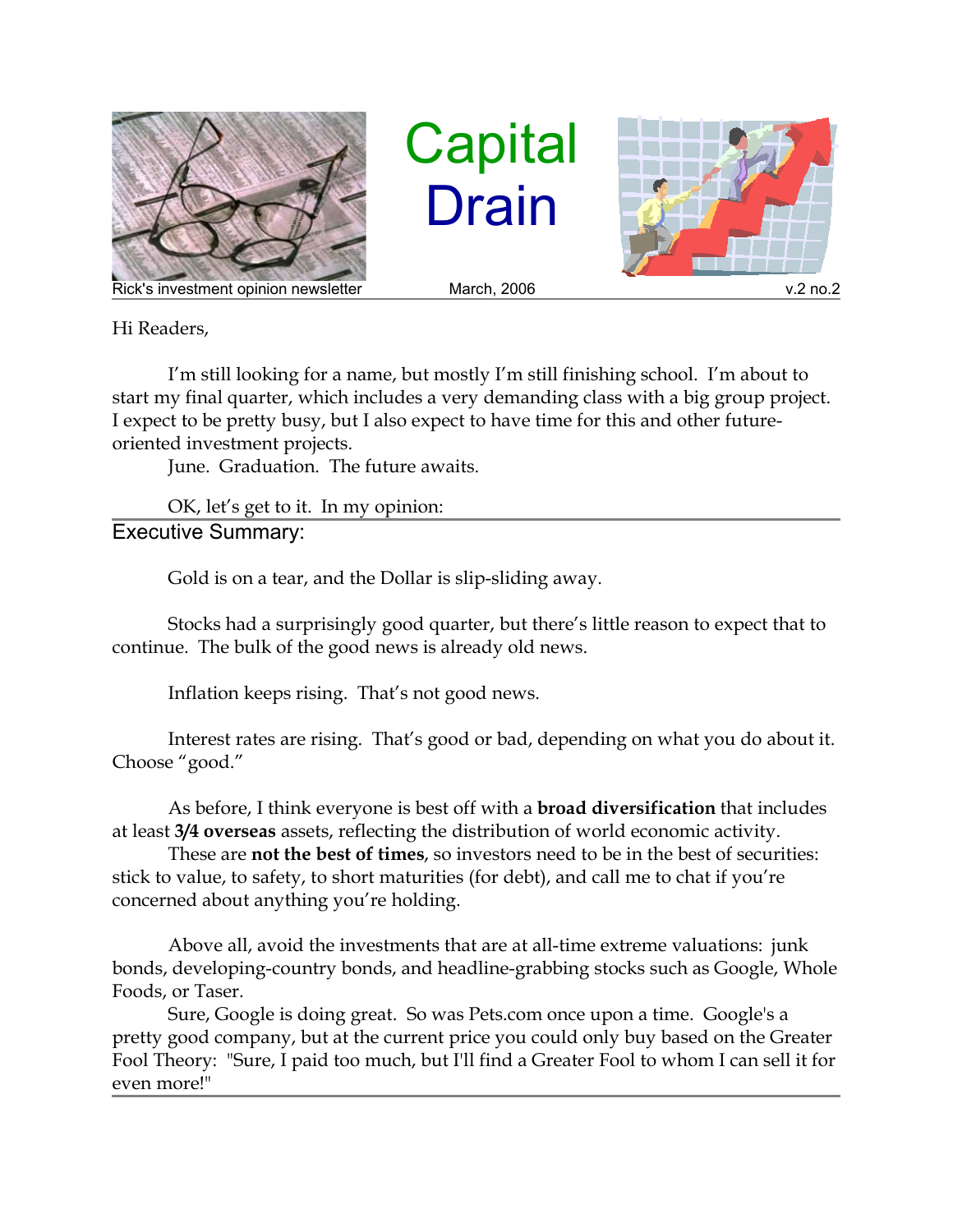## The Details:

Last month I mentioned that the price of gold had settled down a little from its recent high, so it might start rising again. Not in my wildest dreams did I imagine the rise it has since had. Why does this matter? I'll answer that in the final paragraph.

The world has absorbed its fill, or more, of excess Dollar IOUs, a.k.a. Treasury Bonds. We've bought tons of stuff with dollars, and sold far less abroad. Even more dramatically, the Federal Government continues to accelerate the widening of the deficit, the flood of new borrowing.

What do you do if you have too much of something, and someone is trying to get you to buy more? Well, you could demand to pay a lower price. You could even sell some of your excess rather than buying more. That's what our major trading partners are doing. As much as they like selling stuff to us, they have more dollars saved up than they no what to do with. So, they lower the price they'll pay for a dollar; that is, they raise the dollar price for their goods or their currency. The value of the dollar is falling everywhere now, not quickly, but steadily. The fall is likely to continue.

But what does that have to do with the price of eggs in Chicago? Next to nothing, now. Domestic goods purchased with dollars won't change much immediately. It has everything, however, to do with the price of our imports. We import so much stuff, when those prices rise our entire average price level rises. That's especially true of the rise in the price of oil. Obviously, gas costs more. In the longer run, the price of every good and service that uses oil (i.e., almost everything) will rise, too. US food production, by the way, is highly mechanized and uses a lot of oil. Eventually, the increased prices of imports affect everything.

Three paragraphs ago I was talking about foreign exchange, but the train of though ended in inflation. Inflation is rising. Those of you who remember the inflation of the 70s and 80s probably cringe when you hear that. Do you recall what worked back then? That was the era that brought Money Market mutual funds to prominence. Short-term rates were able to keep up with inflation, even as long-term bonds suffered devastating losses.

And then there are stocks. Stocks prices tend to reflect people's expectations about the future of the economy, or more specifically the future of corporate profits. The economy is still doing pretty well, but the easy days of dramatically increased profitability are passing behind us. We're now in the steady state of a relatively mature expansion. If analysts are projecting that profits will continue to rise as fast as they did as we did in the early recovery part of the expansion, then they're likely to be disappointed. A disappointed stock market is a falling stock market.

What everything so far adds up to is:

This is not a good time to have too much of your money in dollar assets.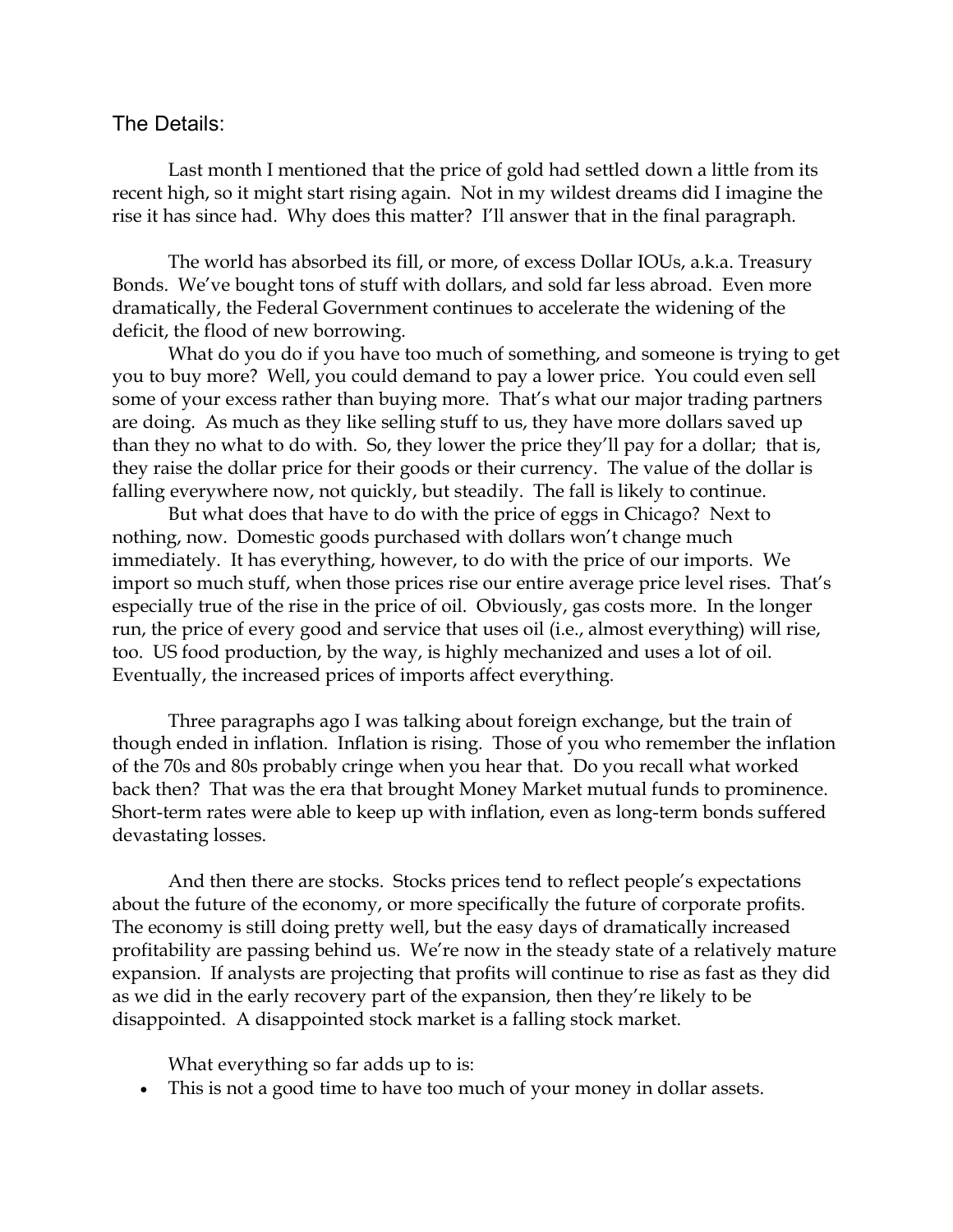- This is not a good time to have your money in long-term bonds.
- This is not a good time to have too much of your money in stocks.

Sheesh, is anything left? Well, yes.

- There are mutual funds that make it easy to buy overseas stocks and bonds. The recovery is less mature in many overseas regions, and interest rates are unlikely to rise as much.
- There are money-market and ultra-short bond funds in the US, currently yielding about 4-5%. That may not seem like earning much, but it's better than losing a lot.

And gold? Well, it is really volatile, and most people wouldn't sleep well watching the roller-coaster ride even when the trend is solidly up. Even if you don't buy gold or gold-mining shares, though, there's information here:

Gold is priced on a world market, so its dollar price rises if the dollar falls. US investors, including the thoughtful fraction of the professionals, are also looking at the disappointing prospects for US stocks, bonds, and currency. Many of them are buying some gold or miners as a way to be effectively out of stocks and out of the dollar.

The world prices of all manner of raw materials are rising as world consumption rises. Gold is no exception. A definition of inflation is that the money price of stuff rises. As with the inflationary 70s-80s, owning real stuff, including perhaps high-value metals, can be more rewarding than owning money.

That's it for now.

If you have any questions, please please write or phone. If you want to read more, I've got a web site with old editions of this letter and some links to other interesting sites.

Please feel free to forward this to any friends or associates who may be interested.

For those of you getting this sample gratis, I charge \$120/year for this newsletter. If you're not sure you like it, you could subscribe for 3 months for \$40. Your checks, mailed to the address below, are always welcome, will be appreciated, and can be claimed as a tax deduction as an investment expense.

Take care,

Rick